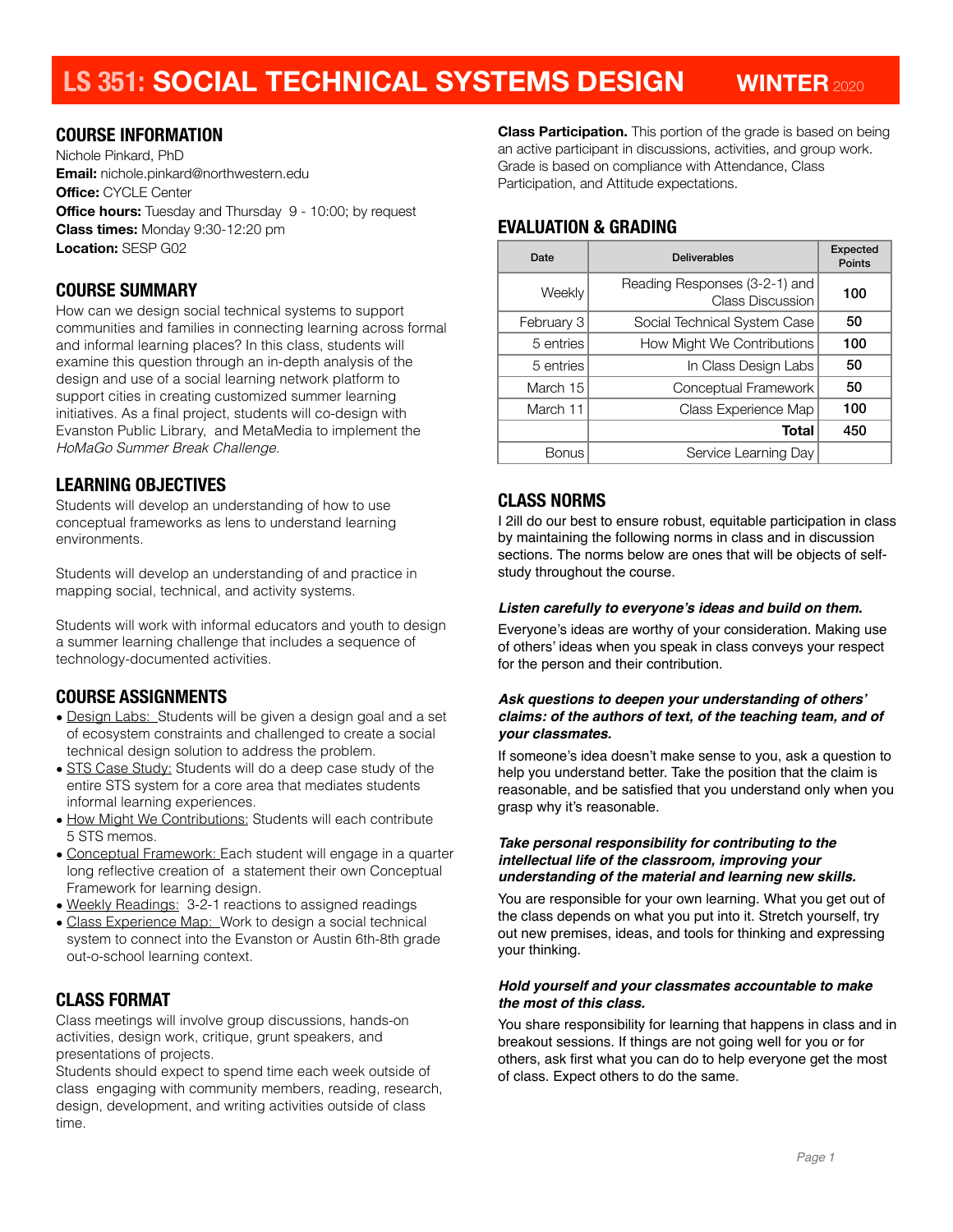## **REQUIRED READING**

\*J. L. Mahoney, R. W. Larson, & J. S. Eccles (Eds.), Organized activities as contexts of development: Extracurricular activities, after-school and community programs (p. 3–22). Lawrence Erlbaum Associates Publishers.

### **CLASS SCHEDULE**

• **Week 1-5** Foundational Readings and Context Setting

- **• Foundational Readings ( 1 required and 1 student selected)** 
	- **Theories and Frameworks:** Ecosystem Ecologies
	- **Focal Learning Context:** Organized Out-of-School Activities
	- **Core Technologies:** Social Networking, GIS Mapping
	- **Exemplar Designs:** DYN/YouMedia, Mouse, Computer Club House, Pokemon Go
	- **Expressive Mediums:** Everyone Can Create
- **• Fieldwork (Chute, MetaMedia, and the Loft)** 
	- **Chute (MakerSpace):** Middle school with culture of students making and working on own projects. Contact is Regina Colquit. School is a site for scheduled visits during and afterschool.
	- **• EPL Loft:** Location for students who want to on gaming related activities come to hang out.
	- **MetaMedia:** Intentionally designed open studio catering to FLI students.
- **• Content Critiques:** 
	- **Platforms:** Fuse, El3,
	- **Content:** Everyone Can Create, Swift Playgrounds, TunePad

#### • **Week 5-9 Experience Mapping**

• Create the *HoMaGo Summer Break Challenge* **Playbook** 

#### **• Week 10 Showcase**

• Project will be presented to Monique Parsons, CEO of YMCA Evanston and Karen Danziger, Head of Evanston Public Libraries who will provide the mentors and space to implement.

#### **• Week 11 Finals**

• Submit Conceptual Framework